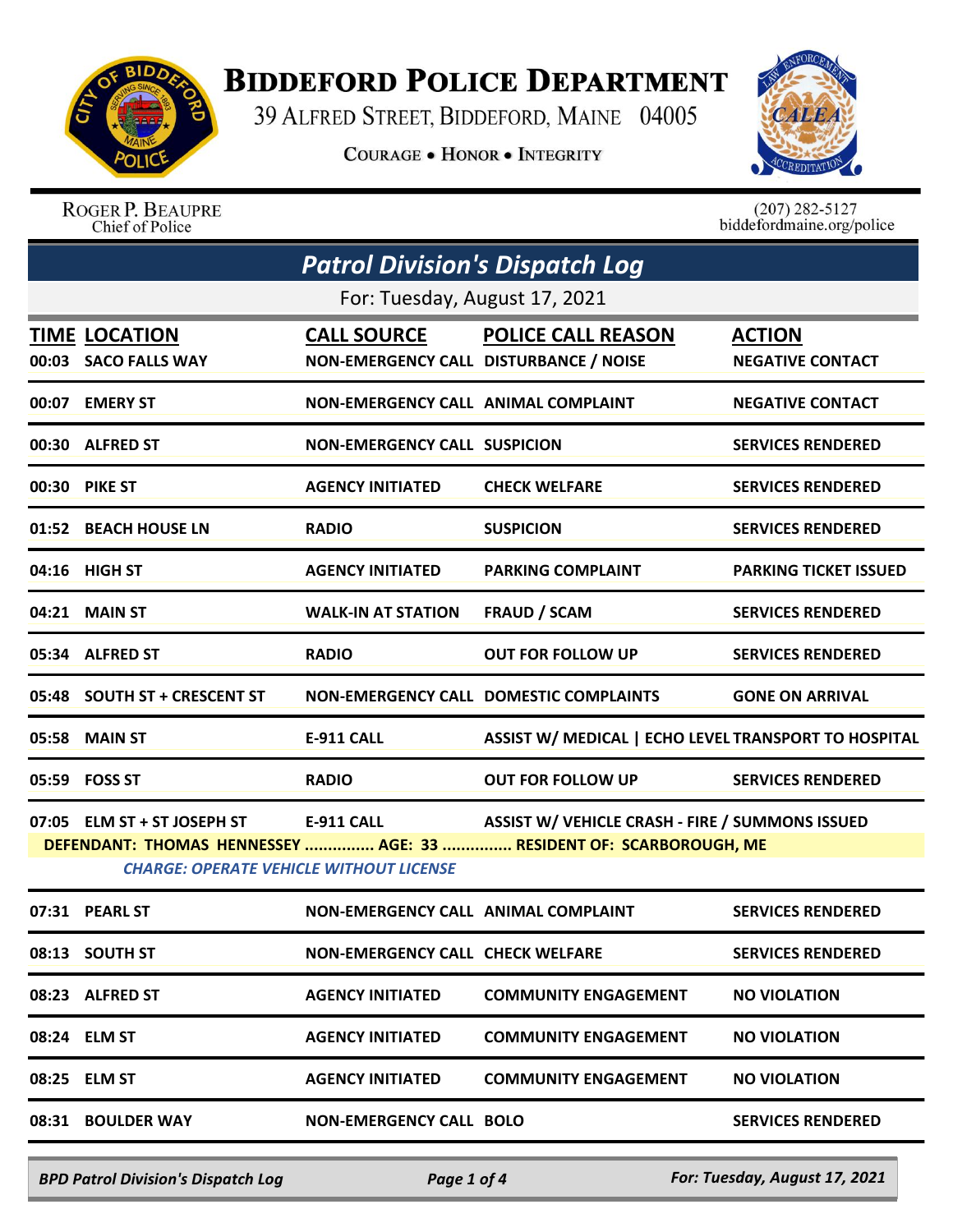|                                                                                                                                                                                                                       | <b>TIME LOCATION</b><br>08:43 SUMMIT ST | <b>CALL SOURCE</b><br><b>AGENCY INITIATED</b> | <b>POLICE CALL REASON</b><br><b>OUT FOR FOLLOW UP</b> | <b>ACTION</b><br><b>SERVICES RENDERED</b> |
|-----------------------------------------------------------------------------------------------------------------------------------------------------------------------------------------------------------------------|-----------------------------------------|-----------------------------------------------|-------------------------------------------------------|-------------------------------------------|
|                                                                                                                                                                                                                       | 09:18 SOUTH ST + VILLAGE LN             | NON-EMERGENCY CALL DISTURBANCE / NOISE        |                                                       | <b>SERVICES RENDERED</b>                  |
|                                                                                                                                                                                                                       | 09:21 BRIARWOOD DR                      | <b>AGENCY INITIATED</b>                       | <b>OUT FOR FOLLOW UP</b>                              | <b>SERVICES RENDERED</b>                  |
|                                                                                                                                                                                                                       | 09:24 ELM ST                            | <b>NON-EMERGENCY CALL ALARM - POLICE</b>      |                                                       | <b>FALSE ALARM</b>                        |
|                                                                                                                                                                                                                       | 09:31 GRAHAM ST                         | <b>NON-EMERGENCY CALL PAPERWORK</b>           |                                                       | <b>SERVICES RENDERED</b>                  |
|                                                                                                                                                                                                                       | 09:50 CENTER ST                         | <b>E-911 CALL</b>                             | ATTEMPTED/THREATENED SUICID SERVICES RENDERED         |                                           |
|                                                                                                                                                                                                                       | 10:32 BRADBURY ST                       | <b>AGENCY INITIATED</b>                       | SEX OFFENDER COMPLIANCE CHK REPORT TAKEN              |                                           |
|                                                                                                                                                                                                                       | 10:46 TOWN LINE RD                      | <b>AGENCY INITIATED</b>                       | <b>OUT FOR FOLLOW UP</b>                              | <b>NEGATIVE CONTACT</b>                   |
|                                                                                                                                                                                                                       | 11:00 FORTUNES ROCKS RD                 | <b>AGENCY INITIATED</b>                       | <b>COMMUNITY ENGAGEMENT</b>                           | <b>NO VIOLATION</b>                       |
|                                                                                                                                                                                                                       | <b>11:07 MAIN ST</b>                    |                                               | NON-EMERGENCY CALL VEHICLE CRASH - POLICE ONLY        | <b>UNFOUNDED</b>                          |
|                                                                                                                                                                                                                       | 11:17 BEACH HOUSE LN                    | <b>AGENCY INITIATED</b>                       | <b>COMMUNITY ENGAGEMENT</b>                           | <b>NO VIOLATION</b>                       |
|                                                                                                                                                                                                                       | 12:17 LESTER B ORCUTT BLVD              | <b>E-911 CALL</b>                             | <b>ARTICLES LOST/FOUND</b>                            | <b>REPORT TAKEN</b>                       |
|                                                                                                                                                                                                                       | 12:38 WENTWORTH ST                      | <b>E-911 CALL</b>                             | 911 MISUSE                                            | <b>SERVICES RENDERED</b>                  |
|                                                                                                                                                                                                                       | 13:14 ALFRED ST                         | <b>WALK-IN AT STATION</b>                     | <b>PAPERWORK</b>                                      | <b>SERVICES RENDERED</b>                  |
|                                                                                                                                                                                                                       | 13:34 MAIN ST                           |                                               | NON-EMERGENCY CALL ARTICLES LOST/FOUND                | <b>SERVICES RENDERED</b>                  |
| 13:37 ALFRED ST +<br>NON-EMERGENCY CALL OUT FOR FOLLOW UP<br><b>SUMMONS ISSUED</b><br>DEFENDANT: ERIC J IEZZI  AGE: 30  RESIDENT OF: BIDDEFORD, ME<br><b>CHARGE: FAIL TO COMPLY SEX OFFENDER REG. ACT 1ST OFFENSE</b> |                                         |                                               |                                                       |                                           |
|                                                                                                                                                                                                                       | 13:37 GUINEA RD                         | NON-EMERGENCY CALL ANIMAL COMPLAINT           |                                                       | <b>SERVICES RENDERED</b>                  |
|                                                                                                                                                                                                                       | 13:40 ALFRED ST + POOL ST               | <b>E-911 CALL</b>                             | <b>BOLO</b>                                           | <b>NEGATIVE CONTACT</b>                   |
|                                                                                                                                                                                                                       | 13:47 GRAHAM ST                         | <b>AGENCY INITIATED</b>                       | <b>PAPERWORK</b>                                      | <b>PAPERWORK SERVED</b>                   |
|                                                                                                                                                                                                                       | 14:09 ALFRED ST                         | <b>WALK-IN AT STATION</b>                     | <b>OUT FOR FOLLOW UP</b>                              | <b>SERVICES RENDERED</b>                  |
|                                                                                                                                                                                                                       | 14:12 HILLS BEACH RD                    | E-911 CALL                                    | 911 MISUSE                                            | <b>SERVICES RENDERED</b>                  |
|                                                                                                                                                                                                                       | 14:19 WILLETT ST                        | NON-EMERGENCY CALL TRESPASSING                |                                                       | <b>SERVICES RENDERED</b>                  |
|                                                                                                                                                                                                                       | 14:25 CUTTS ST                          | NON-EMERGENCY CALL ANIMAL COMPLAINT           |                                                       | <b>SERVICES RENDERED</b>                  |
|                                                                                                                                                                                                                       | 14:36 BARRA RD                          | E-911 CALL                                    | <b>VEHICLE CRASH - POLICE ONLY</b>                    | <b>STATE FORM TAKEN</b>                   |
|                                                                                                                                                                                                                       | 14:50 WESTERN AVE                       | <b>NON-EMERGENCY CALL SUSPICION</b>           |                                                       | <b>SERVICES RENDERED</b>                  |

*BPD Patrol Division's Dispatch Log Page 2 of 4 For: Tuesday, August 17, 2021*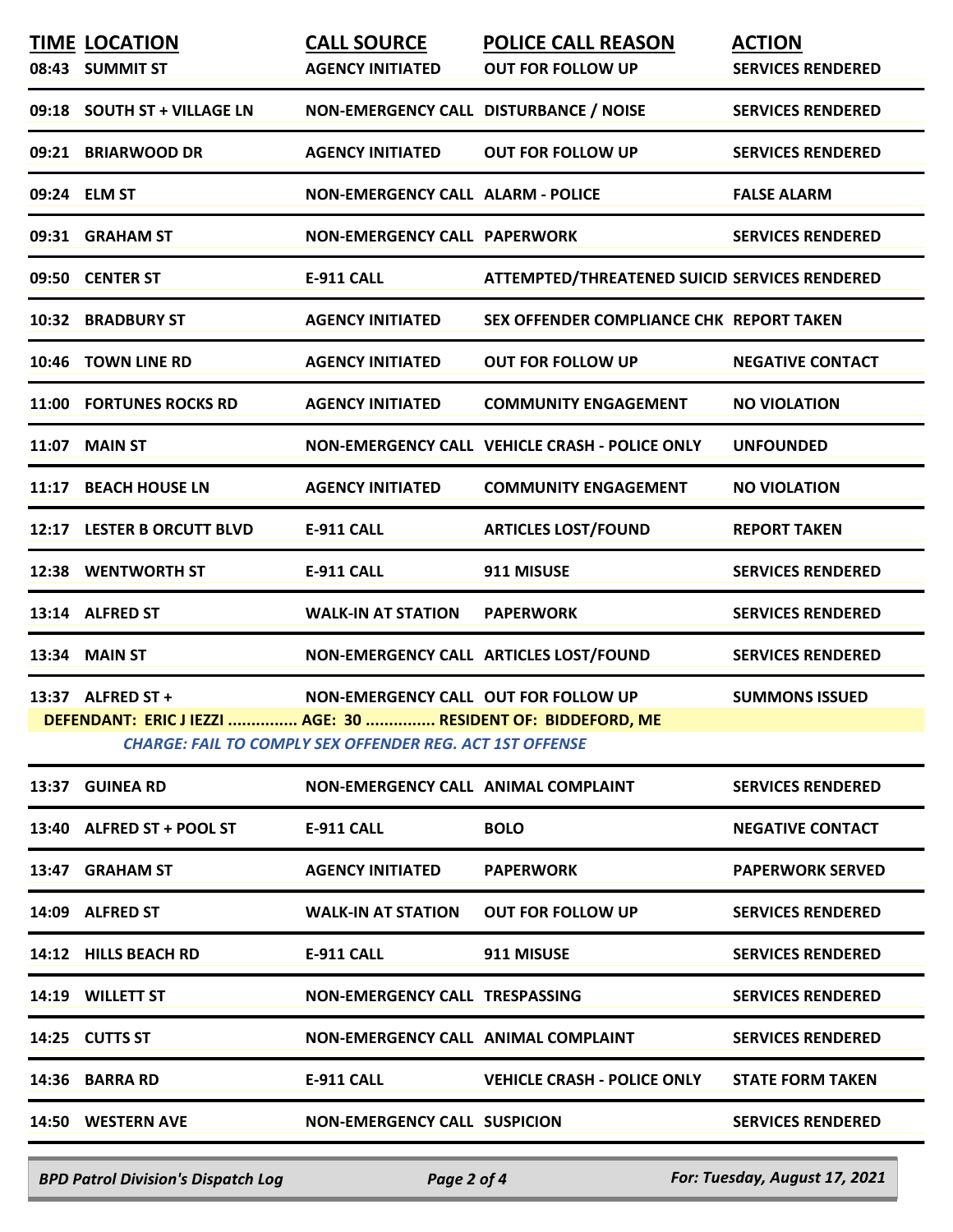| <b>TIME LOCATION</b>          | <b>CALL SOURCE</b>                       | <b>POLICE CALL REASON</b>                                                                                                                                            | <b>ACTION</b>                |
|-------------------------------|------------------------------------------|----------------------------------------------------------------------------------------------------------------------------------------------------------------------|------------------------------|
| 14:54 LEMIEUX ST              | <b>E-911 CALL</b>                        | <b>SUSPICION</b>                                                                                                                                                     | <b>GONE ON ARRIVAL</b>       |
| 15:08 MILLER AVE              | <b>NON-EMERGENCY CALL THEFT</b>          |                                                                                                                                                                      | <b>SERVICES RENDERED</b>     |
| 15:48 WESTERN AVE             | <b>NON-EMERGENCY CALL PAPERWORK</b>      |                                                                                                                                                                      | <b>PAPERWORK SERVED</b>      |
| <b>16:16 BOULDER WAY</b>      |                                          | NON-EMERGENCY CALL VEHICLE CRASH - POLICE ONLY                                                                                                                       | <b>STATE FORM TAKEN</b>      |
| 16:20 SOUTH ST                | <b>NON-EMERGENCY CALL BOLO</b>           |                                                                                                                                                                      | <b>NEGATIVE CONTACT</b>      |
| 16:38 MAIN ST                 | <b>NON-EMERGENCY CALL ALARM - POLICE</b> |                                                                                                                                                                      | <b>BUILDING CHECK/SECURE</b> |
| 17:04 ELM ST + LANDRY ST      | <b>AGENCY INITIATED</b>                  | <b>TRAFFIC ENFORCEMENT</b><br>TRAFFIC WARNING: FAILING TO PRODUCE EVIDENCE OF VEHICLE INSURANCE<br>TRAFFIC WARNING: OPERATE VEHICLE W/O VALID INSPECTION CERTIFICATE | <b>WARNING ISSUED</b>        |
| 17:13 DIGITAL DR              | <b>AGENCY INITIATED</b>                  | <b>TRAFFIC ENFORCEMENT</b><br>TRAFFIC WARNING: FAILURE TO DISPLAY FRONT REGISTRATION PLATE                                                                           | <b>WARNING ISSUED</b>        |
| 17:43 SOUTH ST                | <b>AGENCY INITIATED</b>                  | <b>PAPERWORK</b>                                                                                                                                                     | <b>PAPERWORK SERVED</b>      |
| 17:47 POOL ST                 | <b>NON-EMERGENCY CALL SUSPICION</b>      |                                                                                                                                                                      | <b>NEGATIVE CONTACT</b>      |
| 17:54 ALFRED ST               | <b>RADIO</b>                             | <b>WARRANT ARREST</b>                                                                                                                                                | <b>ARREST(S) MADE</b>        |
| <b>CHARGE: WARRANT ARREST</b> |                                          | DEFENDANT: NATHAN MCCLURE STOREY  AGE: 38  RESIDENT OF: BIDDEFORD, ME                                                                                                |                              |
| 18:17 STONE ST                | <b>NON-EMERGENCY CALL SUSPICION</b>      |                                                                                                                                                                      | <b>NO ACTION REQUIRED</b>    |
| 19:26 GRANITE ST              | <b>NON-EMERGENCY CALL SUSPICION</b>      |                                                                                                                                                                      | <b>SERVICES RENDERED</b>     |
| 19:34 OAKWOOD LN              | <b>E-911 CALL</b>                        | <b>CRIM THREAT / TERRORIZING</b>                                                                                                                                     | <b>REPORT TAKEN</b>          |
| 20:05 FREEMAN ST              |                                          | NON-EMERGENCY CALL ASSIST OTHER AGENCY                                                                                                                               | <b>SERVICES RENDERED</b>     |
| 20:12 MAIN ST + FOSS ST       | <b>AGENCY INITIATED</b>                  | <b>TRAFFIC ENFORCEMENT</b>                                                                                                                                           | <b>WARNING ISSUED</b>        |
| 20:36 PLEASANT AVE            |                                          | <b>NON-EMERGENCY CALL FIREWORKS COMPLAINT</b>                                                                                                                        | <b>UNFOUNDED</b>             |
| 20:42 WATER ST + MAIN ST      | <b>AGENCY INITIATED</b>                  | <b>ASSIST OTHER AGENCY</b>                                                                                                                                           | <b>SERVICES RENDERED</b>     |
| 21:13 MEDICAL CENTER DR       | <b>NON-EMERGENCY CALL BOLO</b>           |                                                                                                                                                                      | <b>GONE ON ARRIVAL</b>       |
| 21:27 LIBBY DR                | <b>E-911 CALL</b>                        | <b>SUSPICION</b>                                                                                                                                                     | <b>REPORT TAKEN</b>          |
| 21:51 HIGH ST                 | <b>E-911 CALL</b>                        | 911 MISUSE                                                                                                                                                           | <b>NEGATIVE CONTACT</b>      |
| 22:12 DUPONT AVE              | <b>NON-EMERGENCY CALL SUSPICION</b>      |                                                                                                                                                                      | <b>SERVICES RENDERED</b>     |
| 22:51 HIGH ST                 | <b>NON-EMERGENCY CALL SUSPICION</b>      |                                                                                                                                                                      | <b>REPORT TAKEN</b>          |
|                               |                                          |                                                                                                                                                                      |                              |

*BPD Patrol Division's Dispatch Log Page 3 of 4 For: Tuesday, August 17, 2021*